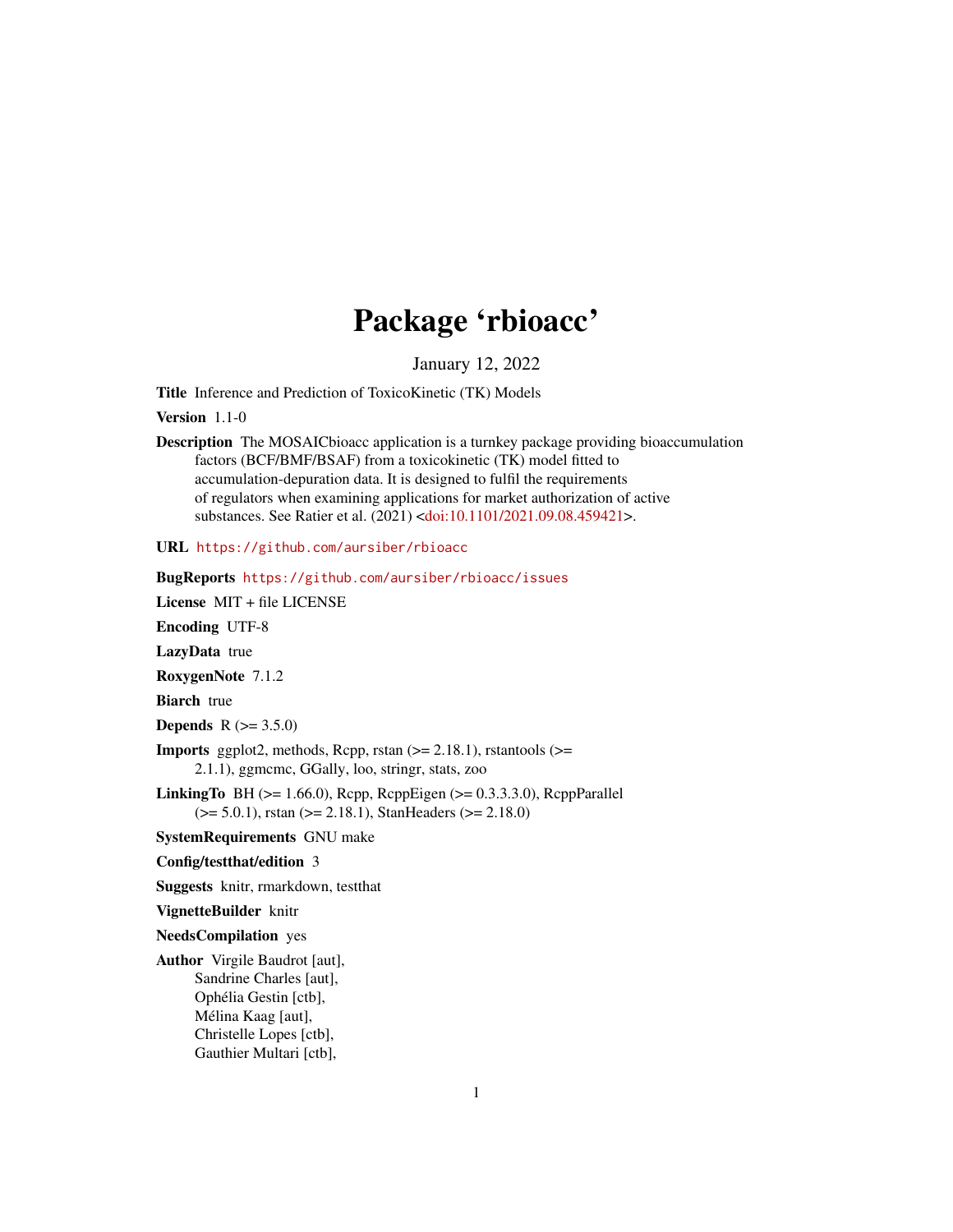Alain Pavé [ctb], Aude Ratier [aut], Aurélie Siberchicot [aut, cre]

Maintainer Aurélie Siberchicot <aurelie.siberchicot@univ-lyon1.fr>

Repository CRAN

Date/Publication 2022-01-12 10:52:46 UTC

# R topics documented:

| 3                        |
|--------------------------|
| $\overline{3}$<br>.fonte |
| $\overline{4}$           |
| $\overline{4}$           |
| $\overline{5}$           |
| 5                        |
| 6                        |
| 6                        |
| $\overline{7}$           |
| $\overline{7}$           |
| 8                        |
| 9                        |
| 9                        |
| 10                       |
| 10                       |
| 10                       |
| 11                       |
| 11                       |
| 12                       |
| 12                       |
| 13                       |
| 14                       |
|                          |
| 14                       |
| 15                       |
| 16                       |
| 16                       |
| 17<br>plot.fitTK         |
| 17                       |
| 18                       |
| 18                       |
| 19                       |
| 20                       |
| 21                       |
| 21                       |
| 22                       |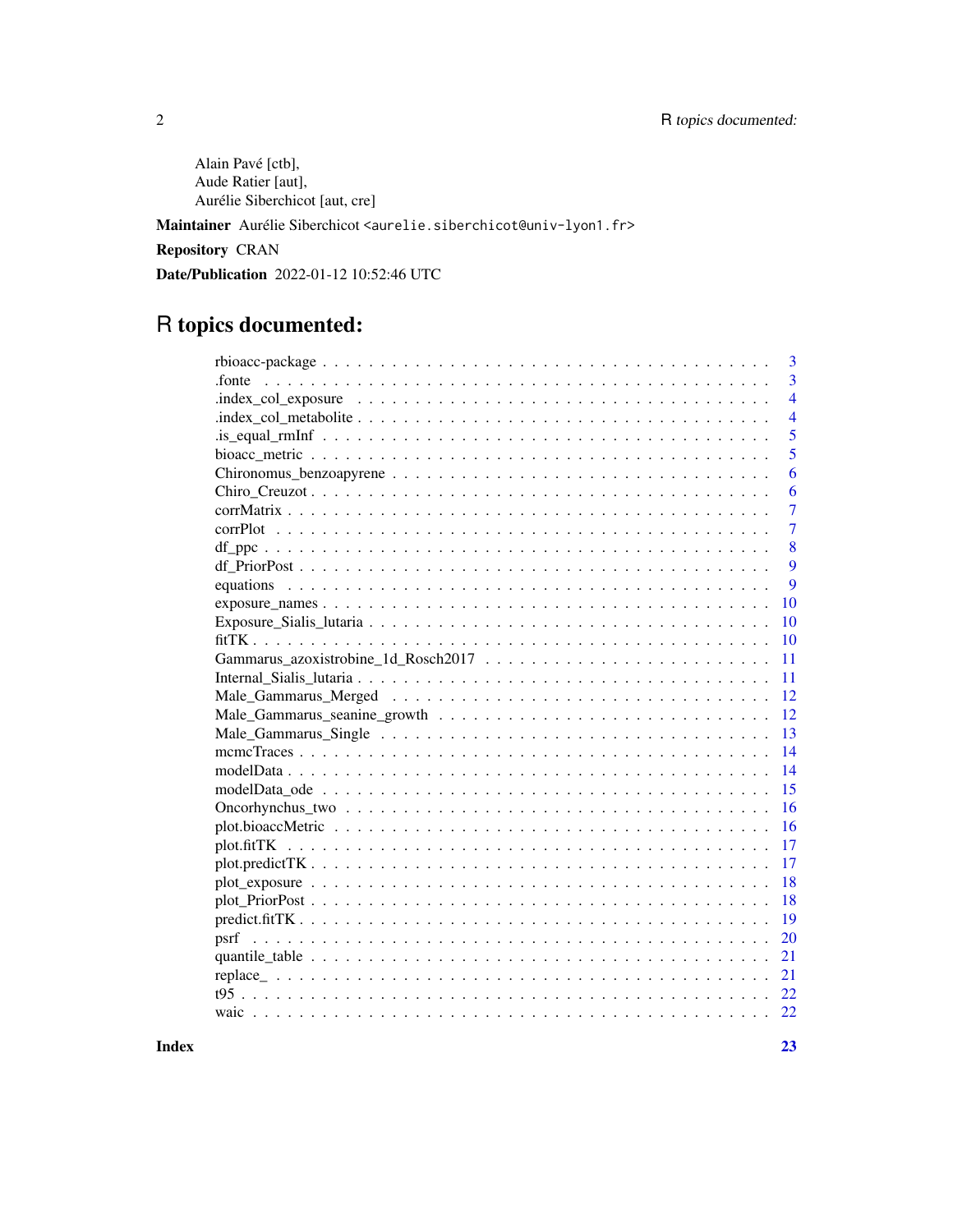<span id="page-2-0"></span>A DESCRIPTION OF THE PACKAGE

### References

Stan Development Team (NA). RStan: the R interface to Stan. R package version NA. https://mcstan.org

.fonte *A simple implementation of to pivot\_longer of tidyr*

### Description

A simple implementation of to pivot\_longer of tidyr

### Usage

.fonte(df, names\_to, values\_to)

### Arguments

| df        | A data frame to pivot.                                                                                  |
|-----------|---------------------------------------------------------------------------------------------------------|
| names_to  | A string specifying the name of the column to create from the data stored in the<br>column names of df. |
| values_to | A string specifying the name of the column to create from the data stored in cell<br>values.            |

### Value

The data frame with a "lengthens" shape: more rows, less columns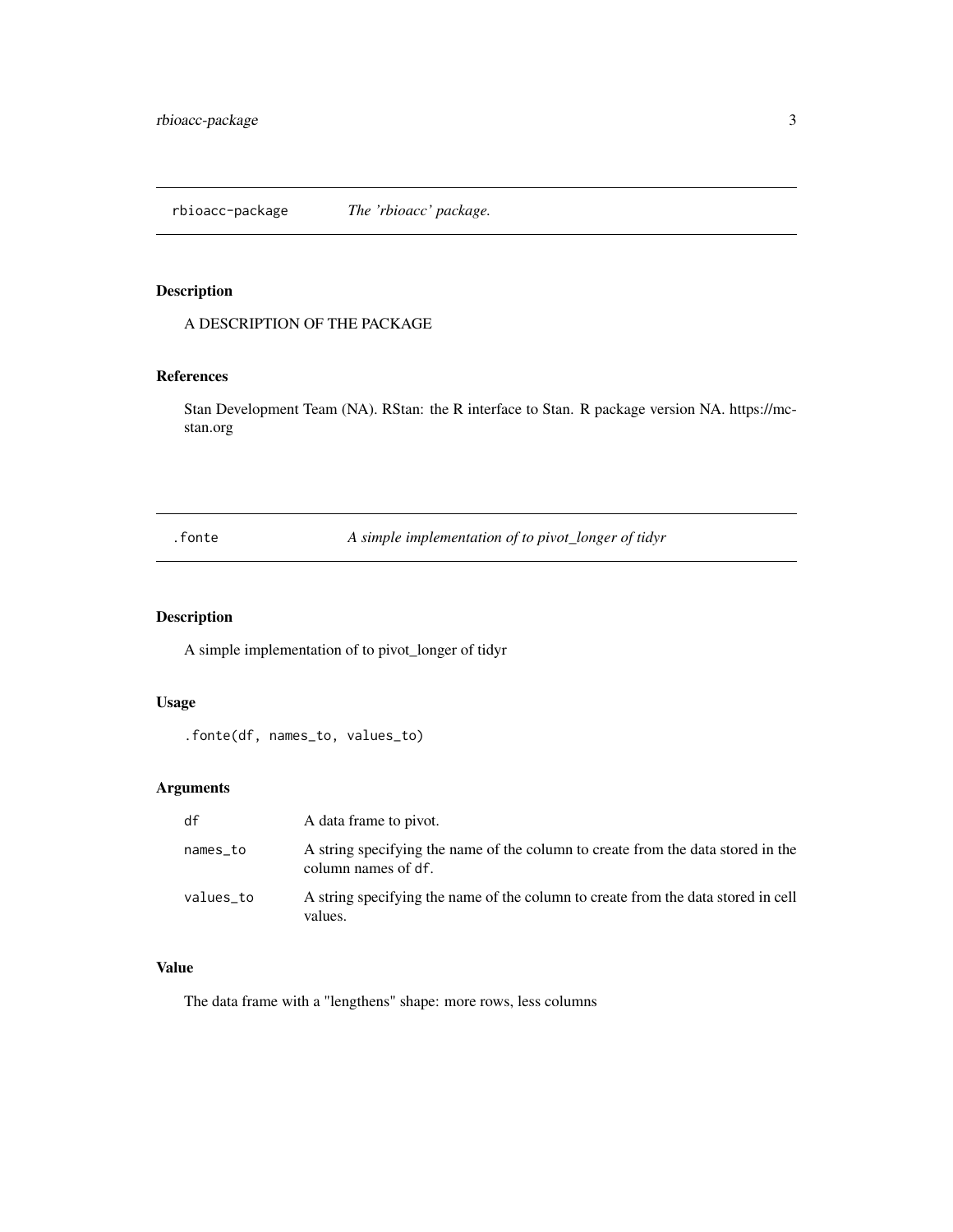<span id="page-3-0"></span>.index\_col\_exposure *Return column matching "expw", "exps", "expf", "exppw" of a* data.frame

### Description

Return column matching "expw", "exps", "expf", "exppw" of a data.frame

### Usage

.index\_col\_exposure(data\_frame)

### Arguments

data\_frame a dataframe

### Value

A vector of numeric

.index\_col\_metabolite *Return column matching "concX" of a* data.frame *where X is metabolite*

### Description

Return column matching "conc $X$ " of a data. frame where  $X$  is metabolite

### Usage

.index\_col\_metabolite(data\_frame)

### Arguments

data\_frame a dataframe

### Value

A vector of numeric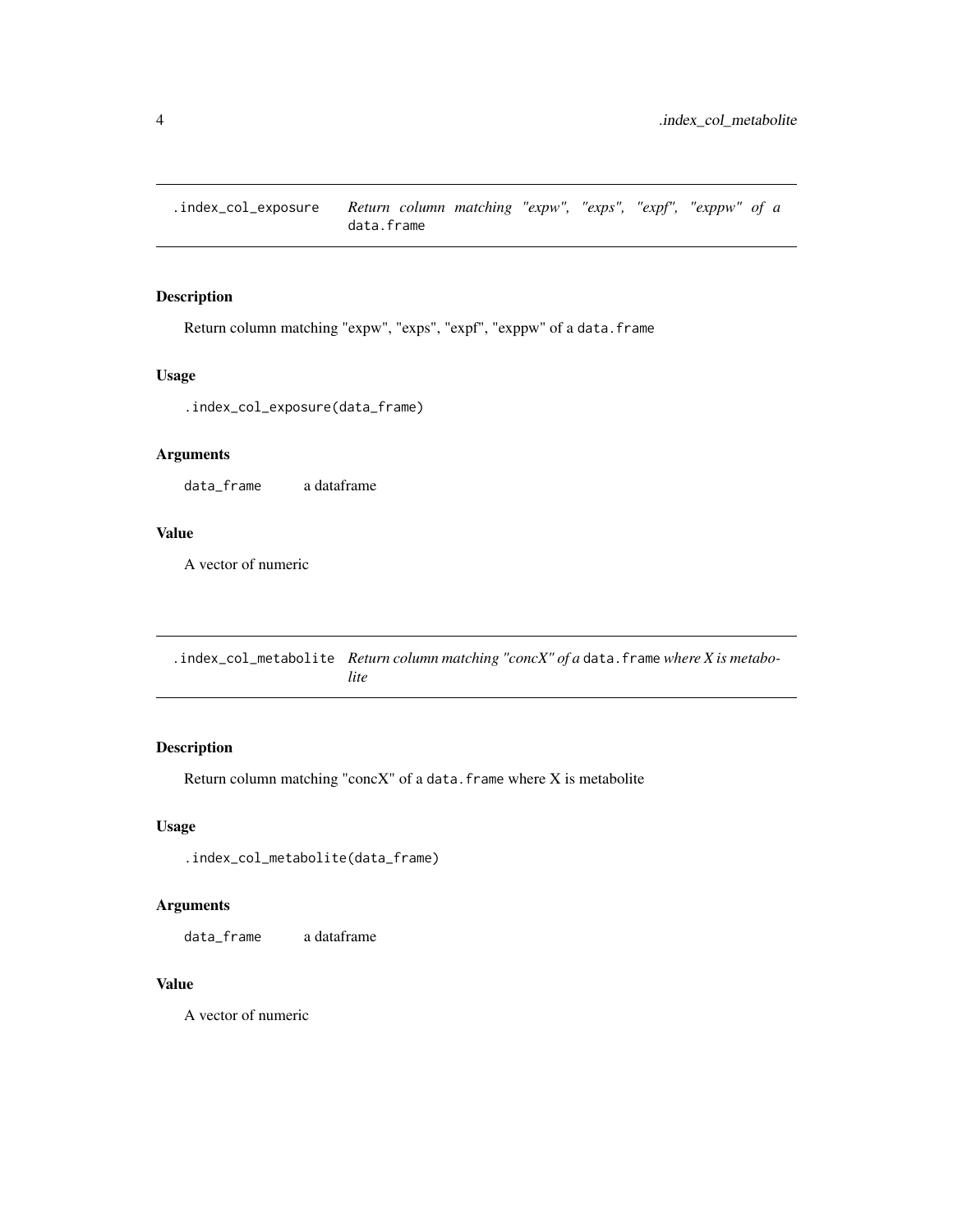<span id="page-4-0"></span>.is\_equal\_rmInf *Check if two vectors* x *and y are equal after remove* Inf

### Description

Check if two vectors x and y are equal after remove Inf

### Usage

.is\_equal\_rmInf(x, y)

### Arguments

| x | A vector |
|---|----------|
| ٧ | A vector |

### Value

A logical value

| bioacc metric | <b>Biaccumulation metrics</b> |  |
|---------------|-------------------------------|--|
|---------------|-------------------------------|--|

### Description

Biaccumulation metrics

### Usage

```
bioacc_metric(fit, ...)
```
## S3 method for class 'fitTK' bioacc\_metric(fit, type = "k", route = "all",  $\dots$ )

### Arguments

| fit   | An stanFit object                                                                                                                 |
|-------|-----------------------------------------------------------------------------------------------------------------------------------|
| .     | Further arguments to be passed to generic methods                                                                                 |
| type  | A string with the type of metric: k for the kinetics BioConcentration Factor, ss<br>for the steady state BioConcentration Factor. |
| route | Provide exposure route: all                                                                                                       |
|       |                                                                                                                                   |

### Value

a data frame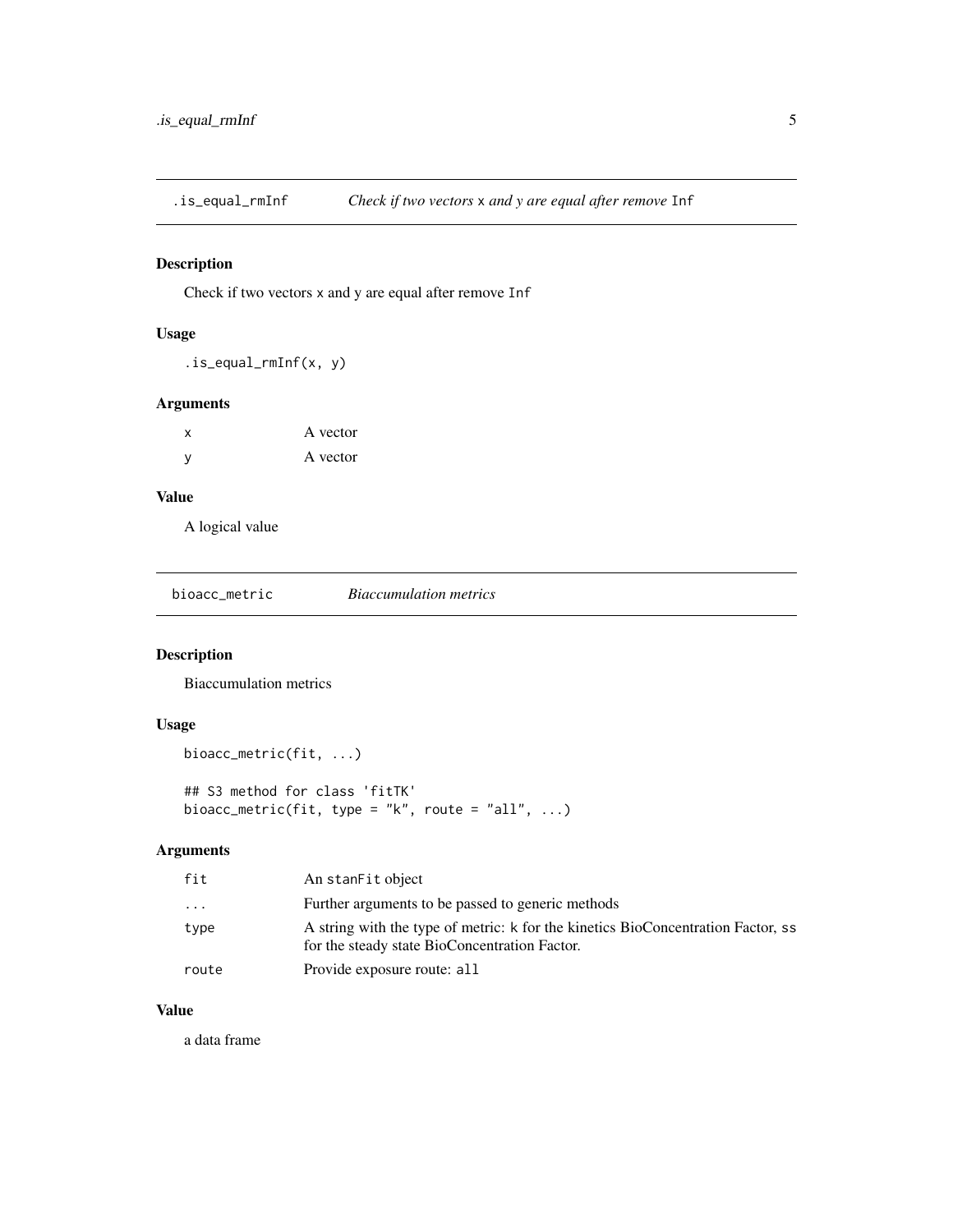<span id="page-5-0"></span>Chironomus\_benzoapyrene

*Data on Chironomus exposed to benzoapyrene*

### Description

Data on Chironomus exposed to benzoapyrene

#### Usage

data(Chironomus\_benzoapyrene)

#### Chiro\_Creuzot *Data on Chironomus with several exposure routes.*

#### Description

Data on Chironomus with several exposure routes.

#### Usage

data(Chiro\_Creuzot)

#### Format

A dataframe with 24 observations on the following four variables:

time A vector of class numeric with the time points in days.

expw A vector of class numeric with the exposure in water.

expw A vector of class numeric with the exposure in pore water.

replicate A vector of class integer for replicate identification.

conc A vector of class numeric with concentration in organism.

concm1 A vector of class numeric with metabolite concentration in organism.

concm2 A vector of class numeric with metabolite concentration in organism.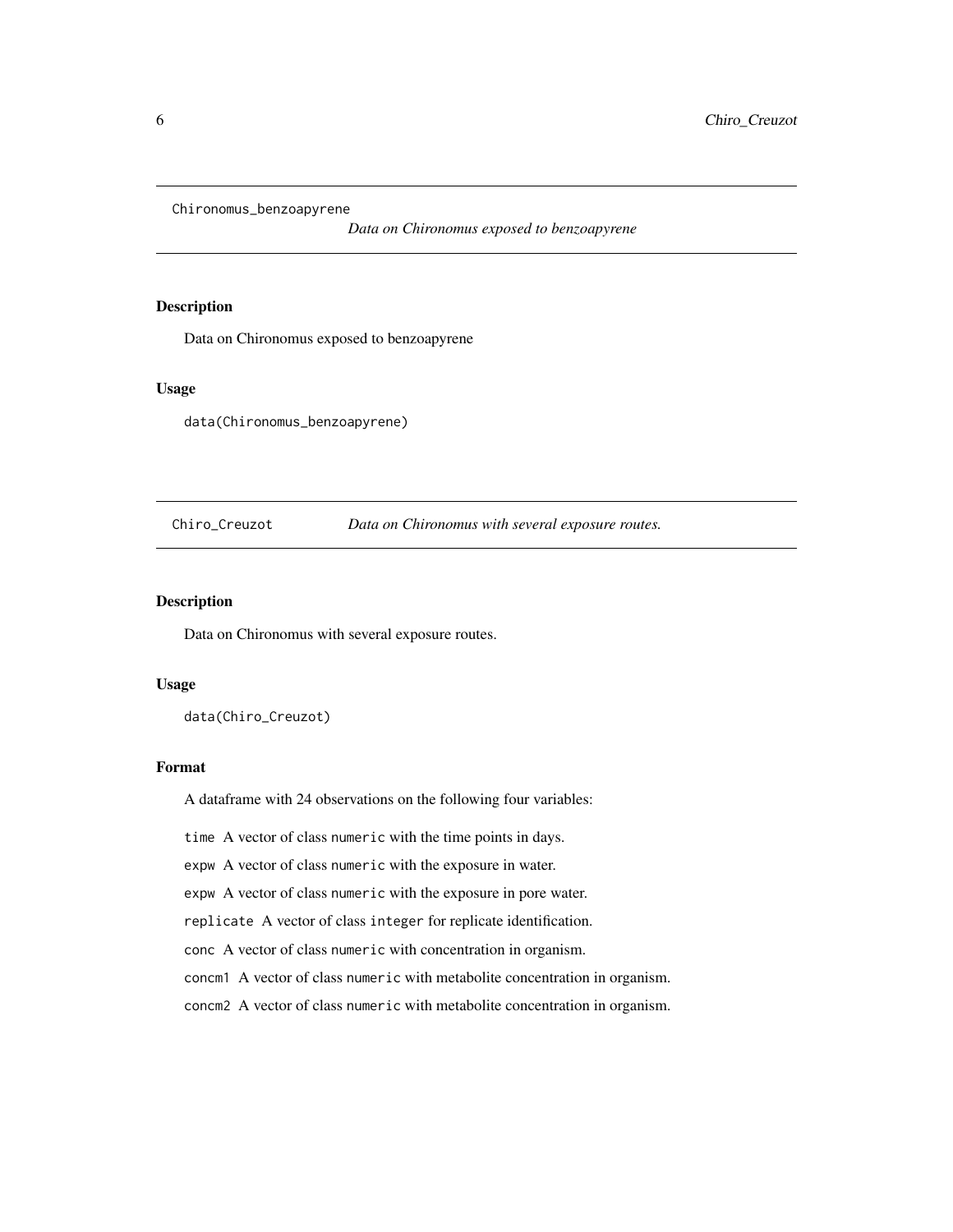<span id="page-6-0"></span>

Correlations between parameters: colored matrix

### Usage

```
corrMatrix(fit)
```
### Arguments

fit An object of class fitTK

### Value

A heatmap of class ggplot.

corrPlot *Correlations between parameters: pairs plot*

### Description

Correlations between parameters: pairs plot

### Usage

corrPlot(fit, plots = c("all", "deterministic", "stochastic"))

#### Arguments

| fit   | An object of class fitTK                                                                                                                                     |
|-------|--------------------------------------------------------------------------------------------------------------------------------------------------------------|
| plots | A string selecting the parameters. Defaults is "all" and select all parame-<br>ters. Deterministic parameters can be selected by setting "deterministic" and |
|       | stochastic parameter with "stochastic"                                                                                                                       |

### Value

A pairsplot of class ggmatrix containing planes of parameter pairs (lower triangle), marginal posterior distribution of each parameter (diagonal) and Pearson correlation coefficients (upper triangle)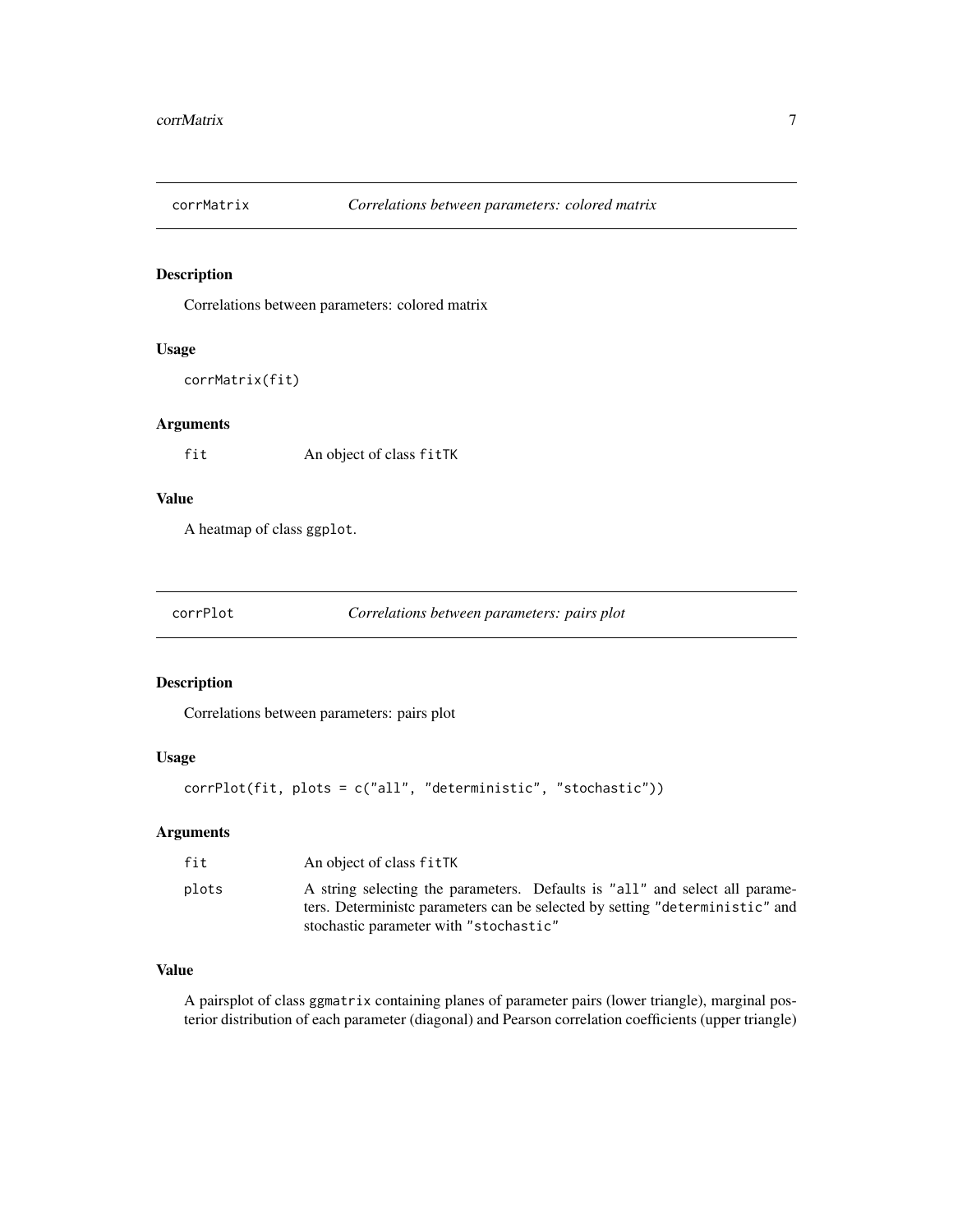<span id="page-7-0"></span>

This is the generic ppc S3 method for plots of the predicted values along with 95\ versus the observed values for fitTK objects.

#### Usage

```
df_ppc(fit, ...)
## S3 method for class 'fitTK'
df_ppc(fit, ...)
ppc(fit, ...)
## S3 method for class 'fitTK'
ppc(fit, ...)
```
#### Arguments

| fit                     | And object returned by fitTK |
|-------------------------|------------------------------|
| $\cdot$ $\cdot$ $\cdot$ | Additional arguments         |

### Details

The black points show the observed number of survivors (pooled replicates, on X-axis) against the corresponding predicted number ( $Y$ -axis). Predictions come along with 95\ intervals, which are depicted in green when they contain the observed value and in red otherwise. Samples with equal observed value are shifted on the X-axis. For that reason, the bisecting line  $(y = x)$ , is represented by steps when observed values are low. That way we ensure green intervals do intersect the bisecting line.

### Value

A data frame with median and 95\

a plot of class ggplot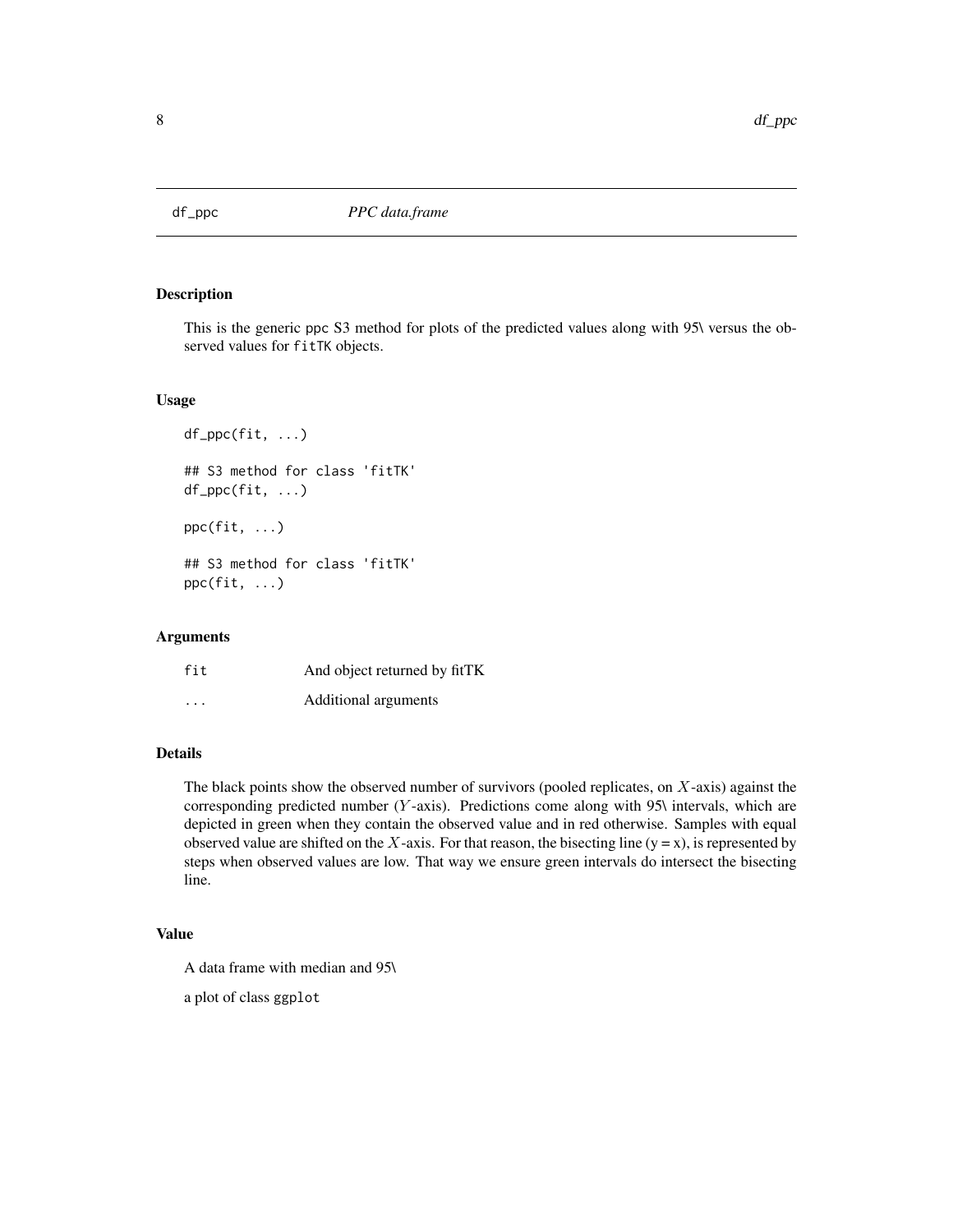<span id="page-8-0"></span>

Data frame of Posterior over Prior Data frame of Posterior over Prior

#### Usage

```
df_PriorPost(fit, ...)
## S3 method for class 'fitTK'
df_PriorPost(fit, select = "all", ...)
```
## Arguments

| fit                     | An object of class fitTK returned by the function fitTK().                    |
|-------------------------|-------------------------------------------------------------------------------|
| $\cdot$ $\cdot$ $\cdot$ | Additional arguments                                                          |
| select                  | A string selecting the parameters. Defaults is "all" and select all parame-   |
|                         | ters. Deterministic parameters can be selected by setting "deterministic" and |
|                         | stochastic parameter with "stochastic"                                        |

#### Value

An object of class data.frame

equations *Equations of the mathematical model used for the fit*

### Description

Equations of the mathematical model used for the fit

#### Usage

```
equations(fit, object)
```
### Arguments

| fit    | An object of class fitTK                          |
|--------|---------------------------------------------------|
| object | The data frame used as the base as the fit object |

### Value

A vector of strings each containing an equation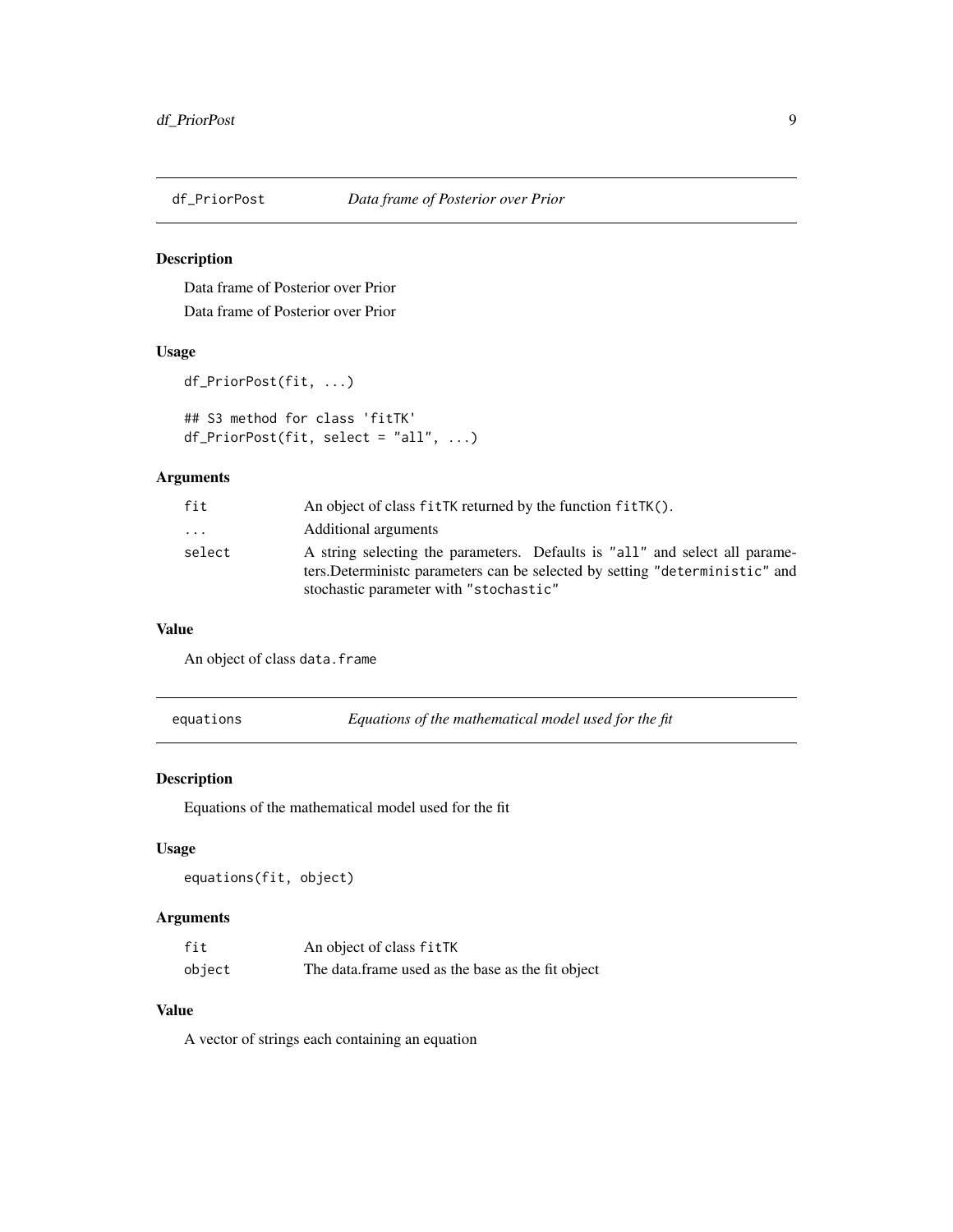<span id="page-9-0"></span>

Retrieve exposure routes names from object

### Usage

```
exposure_names(object)
```
### Arguments

object a data frame.

### Value

A vector of string

Exposure\_Sialis\_lutaria

*Data on Sialis lutaria exposure time series*

### Description

Data on Sialis lutaria exposure time series

#### Usage

data(Exposure\_Sialis\_lutaria)

fitTK *Posterior predictive check*

### Description

Posterior predictive check

Bayesian inference of TK model with Stan

Bayesian inference of TK model with variable exposure profile (BETA version)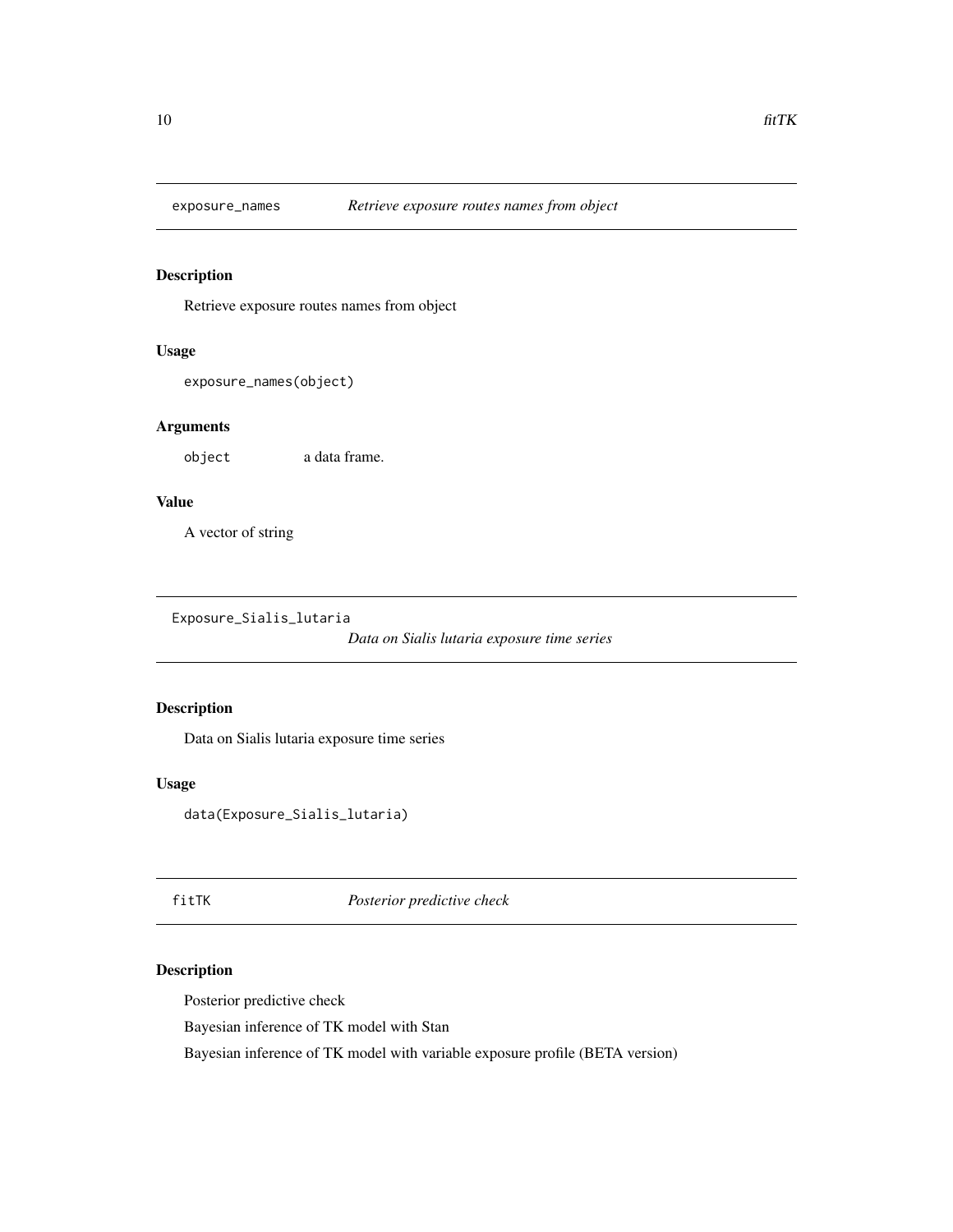### <span id="page-10-0"></span>Usage

```
fitTK(stanTKdata, ...)
## S3 method for class 'stanTKdataCST'
fitTK(stanTKdata, ...)
## S3 method for class 'stanTKdataVAR'
fitTK(stanTKdata, ...)
```
### Arguments

| stanTKdata | List of Data require for computing                         |
|------------|------------------------------------------------------------|
| $\cdots$   | Arguments passed to rstan: : sampling (e.g. iter, chains). |

### Value

An object of class fitTK containing two object: stanTKdata the data set used for inference and stanfit returned by rstan::sampling

Gammarus\_azoxistrobine\_1d\_Rosch2017

*Data on Gammarus exposed to azoxistrobine*

### Description

Data on Gammarus exposed to azoxistrobine

#### Usage

data(Gammarus\_azoxistrobine\_1d\_Rosch2017)

Internal\_Sialis\_lutaria

*Data on Sialis lutaria internal time series*

### Description

Data on Sialis lutaria internal time series

### Usage

data(Internal\_Sialis\_lutaria)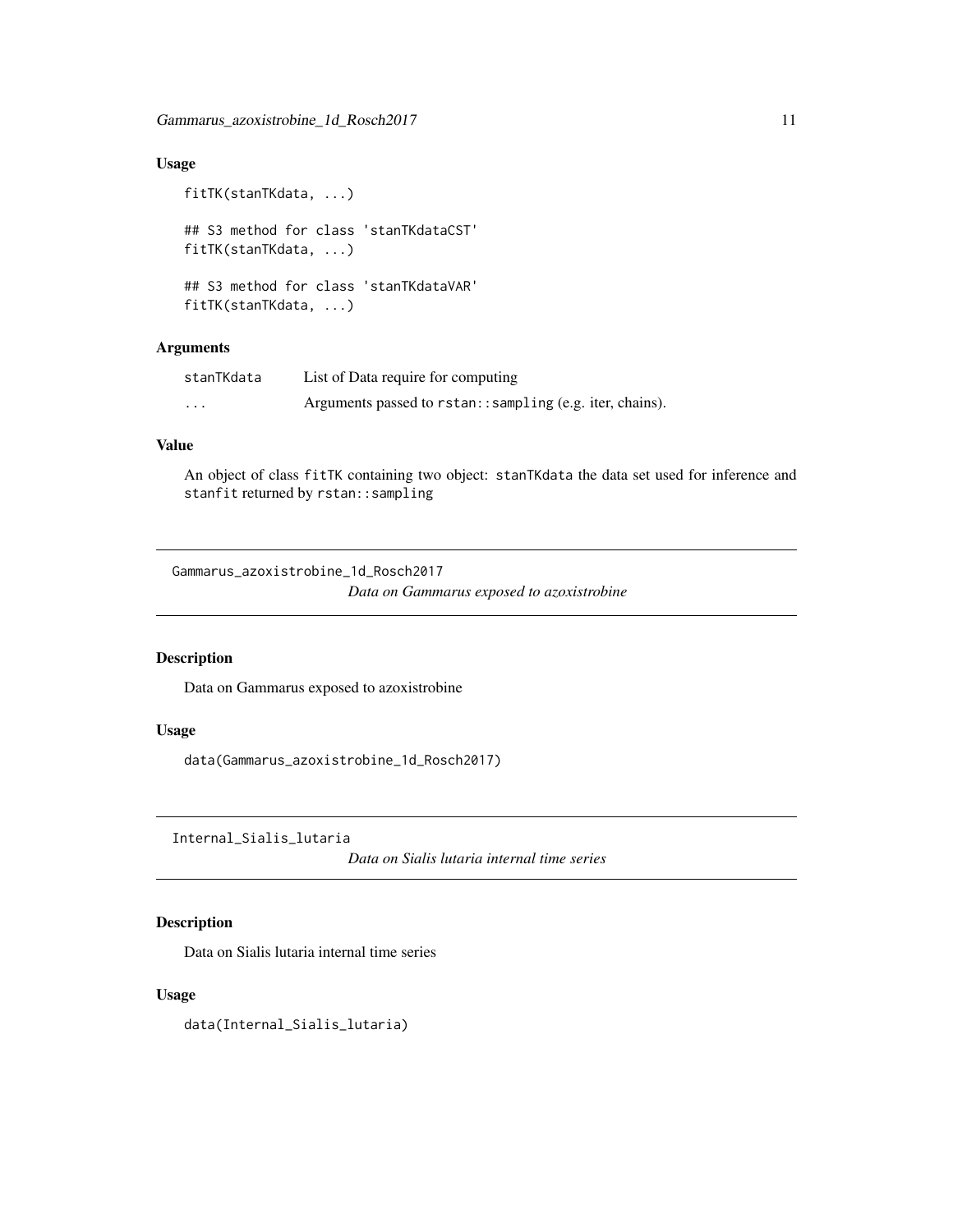<span id="page-11-0"></span>Male\_Gammarus\_Merged *Male* Gammarus fossarum *exposed to Hg spiked water. Three exposure concentrations were tested in triplicates. The duration of the accumulation phase is 4 days for 0.0000708021 and 0.000283208* µg.mLˆ−1 *exposure concentrations, and 7 days for 0.000141604* µg.mLˆ−1 *exposure concentration.*

#### **Description**

Male Gammarus fossarum exposed to Hg spiked water. Three exposure concentrations were tested in triplicates. The duration of the accumulation phase is 4 days for 0.0000708021 and 0.000283208  $\mu$ g.m $L^{-1}$  exposure concentrations, and 7 days for 0.000141604  $\mu$ g.m $L^{-1}$  exposure concentration.

#### Usage

data(Male\_Gammarus\_Merged)

### Format

A dataframe with 72 observations on the following four variables:

time A vector of class numeric with the time points in days.

expw A vector of class numeric with Hg exposure in water in  $\mu g.mL^{-1}$ .

replicate A vector of class integer for replicate identification.

conc A vector of class numeric with Hg concentration in organism in  $\mu g.mL^{-1}$ .

#### References

Ciccia, T. (2019). Accumulation et devenir du mercure chez l'espèce sentinelle Gammarus fossarum : de l'expérimentation au développement d'un modèle toxicocinétique multi-compartiments. Rapport de stage de Master 2, INRAE.

Male\_Gammarus\_seanine\_growth

*Male* Gammarus pulex *exposed to seanine spiked water. A single exposure concentration was tested. The duration of the accumulation phase is 1.417 days. Three metabolites were quantified. The growth of organism was included.*

#### Description

Male Gammarus pulex exposed to seanine spiked water. A single exposure concentration was tested. The duration of the accumulation phase is 1.417 days. Three metabolites were quantified. The growth of organism was included.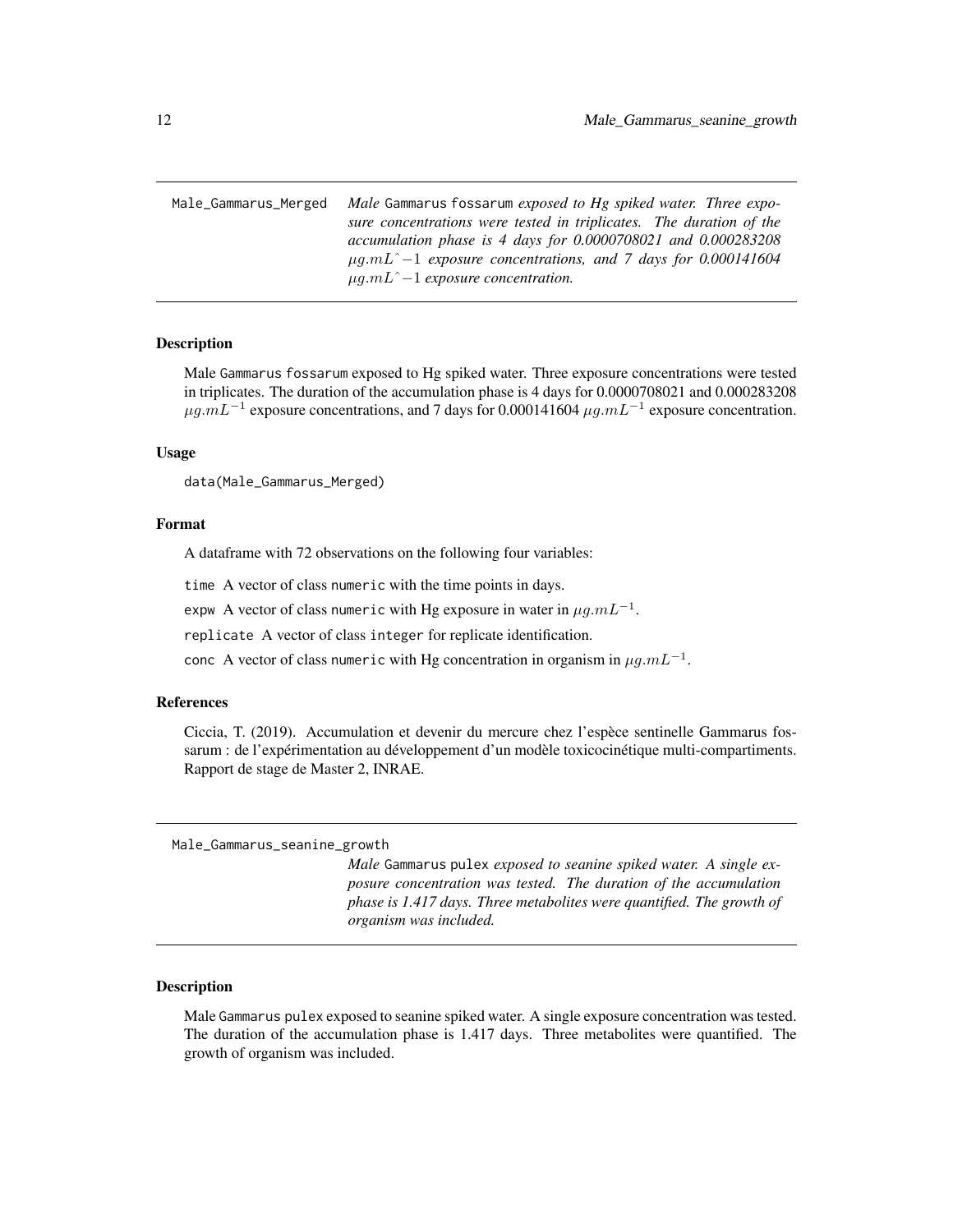#### <span id="page-12-0"></span>Usage

```
data(Male_Gammarus_seanine_growth)
```
#### Format

A dataframe with 22 observations on the following four variables:

time A vector of class numeric with the time points in days.

expw A vector of class numeric with seanine exposure in water in  $\mu g.mL^{-1}.$ 

replicate A vector of class integer for replicate identification.

conc A vector of class numeric with concentration in organism.

concm1 A vector of class numeric with metabolite concentration in organism.

concm2 A vector of class numeric with metabolite concentration in organism.

concm3 A vector of class numeric with metabolite concentration in organism.

growth A vector of class numeric with growth of the organism.

#### References

Ashauer, R. et al. (2012). Significance of xenobiotic metabolism for bioaccumulation kinetics of organic chemicals in Gammarus pulex. Environmental Science Technology, 46: 3498-3508.

Male\_Gammarus\_Single *Bio-accumulation data set for* Gammarus fossarum *exposed to Hg spiked water.*

### Description

Male *Gammarus fossarum* exposed to Hg spiked water. A single exposure concentration was tested. The duration of the accumulation phase is 4 days.

### Usage

data(Male\_Gammarus\_Single)

#### Format

A dataframe with 23 observations on the following four variables:

time A vector of class numeric with the time points in days.

expw A vector of class numeric with Hg exposure in water in  $\mu g.mL^{-1}.$ 

replicate A vector of class integer for replicate identification.

conc A vector of class numeric with Hg concentration in organism in  $\mu g.mL^{-1}$ .

#### References

Ciccia, T. (2019). Accumulation et devenir du mercure chez l'espèce sentinelle Gammarus fossarum : de l'expérimentation au développement d'un modèle toxicocinétique multi-compartiments. Rapport de stage de Master 2, INRAE.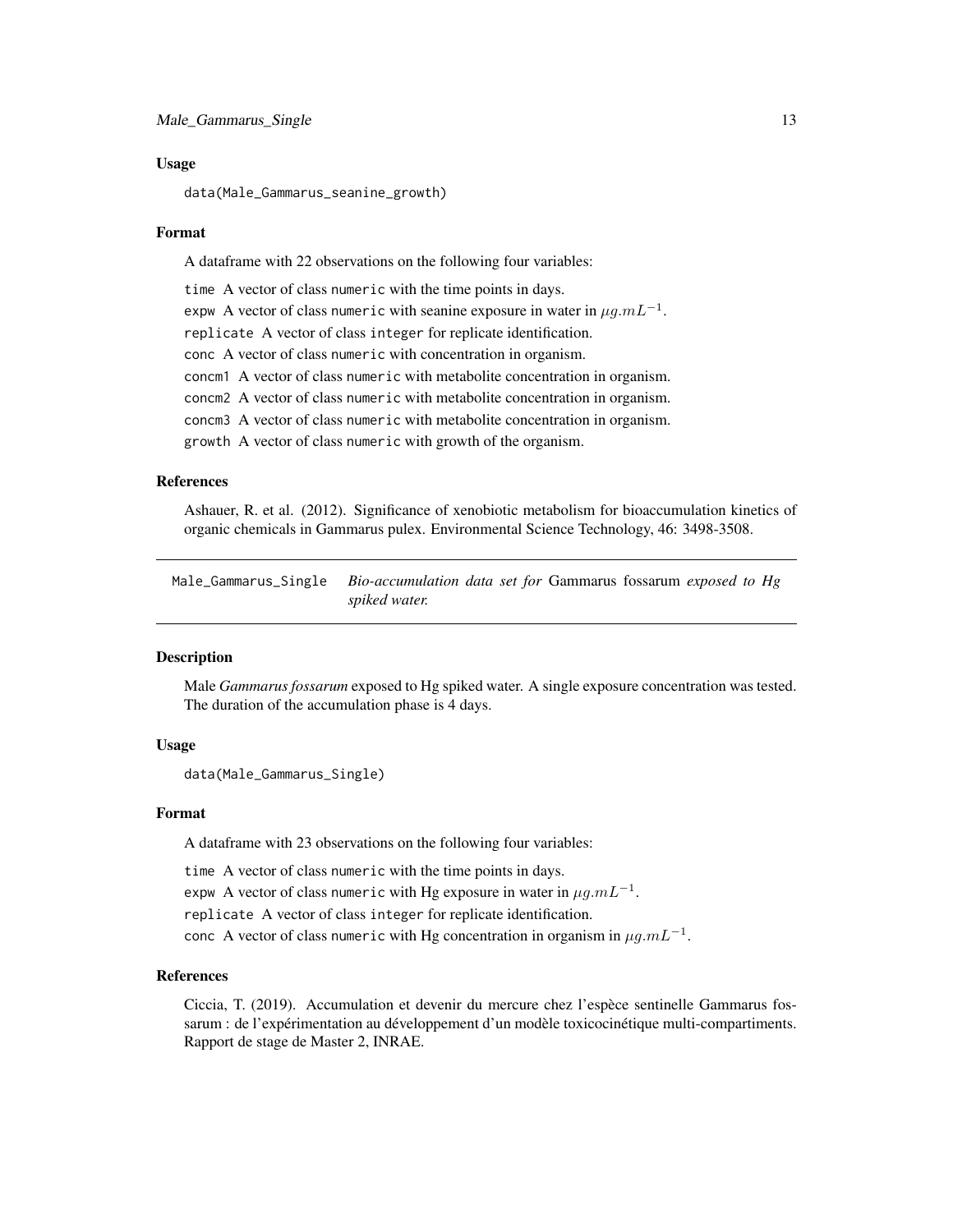<span id="page-13-0"></span>

Traces of MCMC iterations

### Usage

```
mcmcTraces(fit, plots = "all")
```
### Arguments

| fit   | An object of class fitTK                                                      |
|-------|-------------------------------------------------------------------------------|
| plots | A string selecting the parameters. Defaults is "all" and select all parame-   |
|       | ters. Deterministic parameters can be selected by setting "deterministic" and |
|       | stochastic parameter with "stochastic"                                        |

### Value

A traceplot of class ggplot.

modelData *Create a list giving data and parameters to use in the model inference.*

### Description

Create a list giving data and parameters to use in the model inference.

#### Usage

```
modelData(object, ...)
## S3 method for class 'data.frame'
modelData(object, time_accumulation, elimination_rate = NA, ...)
```

| object            | An object of class data. frame                                                    |  |
|-------------------|-----------------------------------------------------------------------------------|--|
| $\cdots$          | Further arguments to be passed to generic methods                                 |  |
| time_accumulation |                                                                                   |  |
|                   | A scalar givin accumulation time                                                  |  |
| elimination_rate  |                                                                                   |  |
|                   | A scalar for the elimination rate. Default is NA. To remove elimination rate, set |  |
|                   | elimination_rate = $0$ .                                                          |  |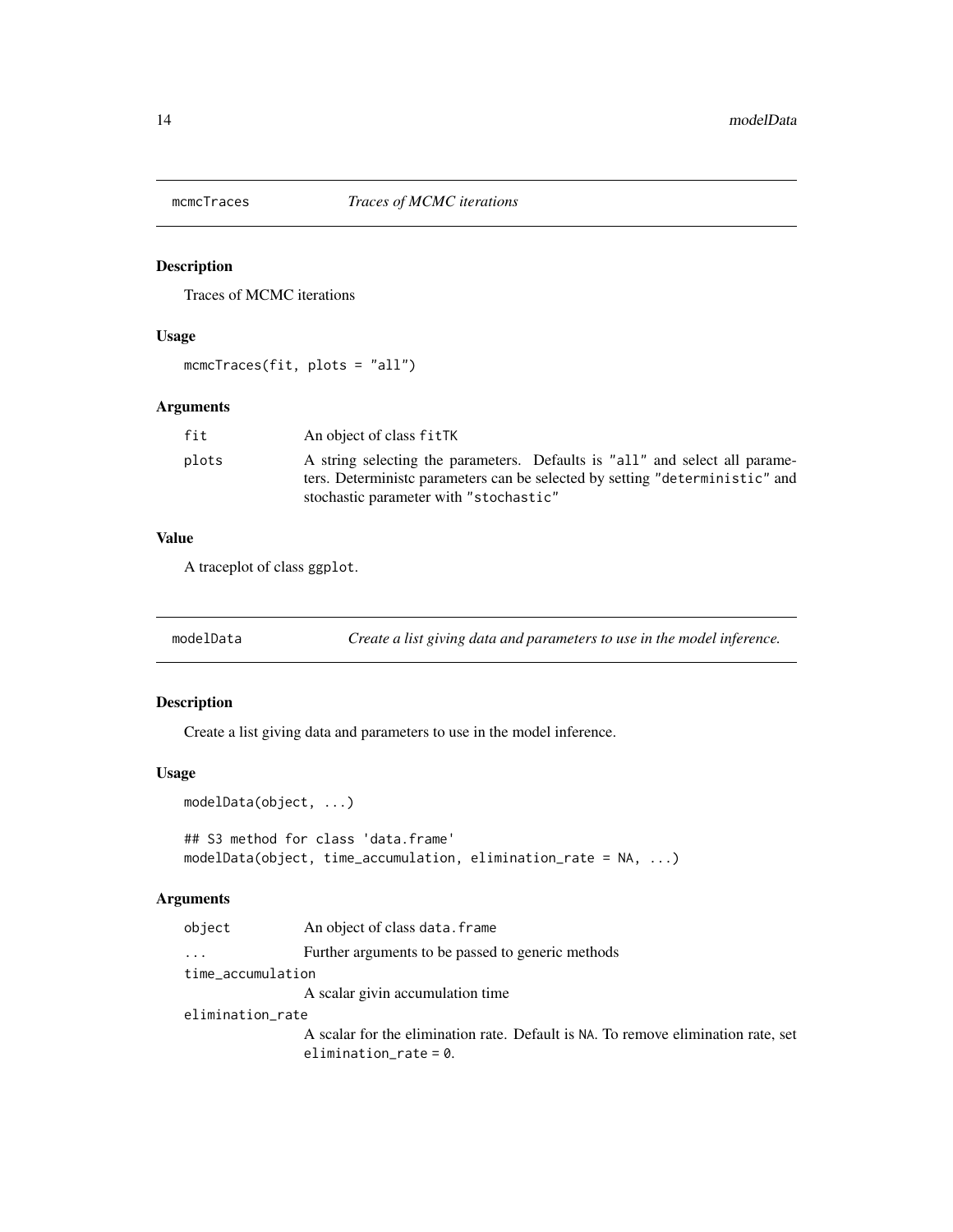### <span id="page-14-0"></span>Value

A list with data and parameters require for model inference.

modelData\_ode *Create a list giving data and parameters to use in the model inference.*

### Description

Create a list giving data and parameters to use in the model inference.

### Usage

```
modelData_ode(
  df_exposure,
  df_internal,
  y0 = 1,
  t0 = -0.001,
  unifMax = 10,
  time_accumulation = NULL,
  minK = -5,
  maxK = 5,
  ...
\mathcal{E}modelData_ode(
  df_exposure,
  df_internal,
  y0 = 1,
  t0 = -0.001,
  unifMax = 10,
  time_accumulation = NULL,
  minK = -5,
  maxK = 5,
  ...
\mathcal{L}
```

| df_exposure       | Dataframe of exposure with 2 column (time and value)               |  |
|-------------------|--------------------------------------------------------------------|--|
| df_internal       | Dataframe of internal concentration with 2 column (time and value) |  |
| y0                | Initial concentration                                              |  |
| t0                | initial time point                                                 |  |
| unifMax           | Hyperparameter value                                               |  |
| time_accumulation |                                                                    |  |
|                   | Time of accumulation                                               |  |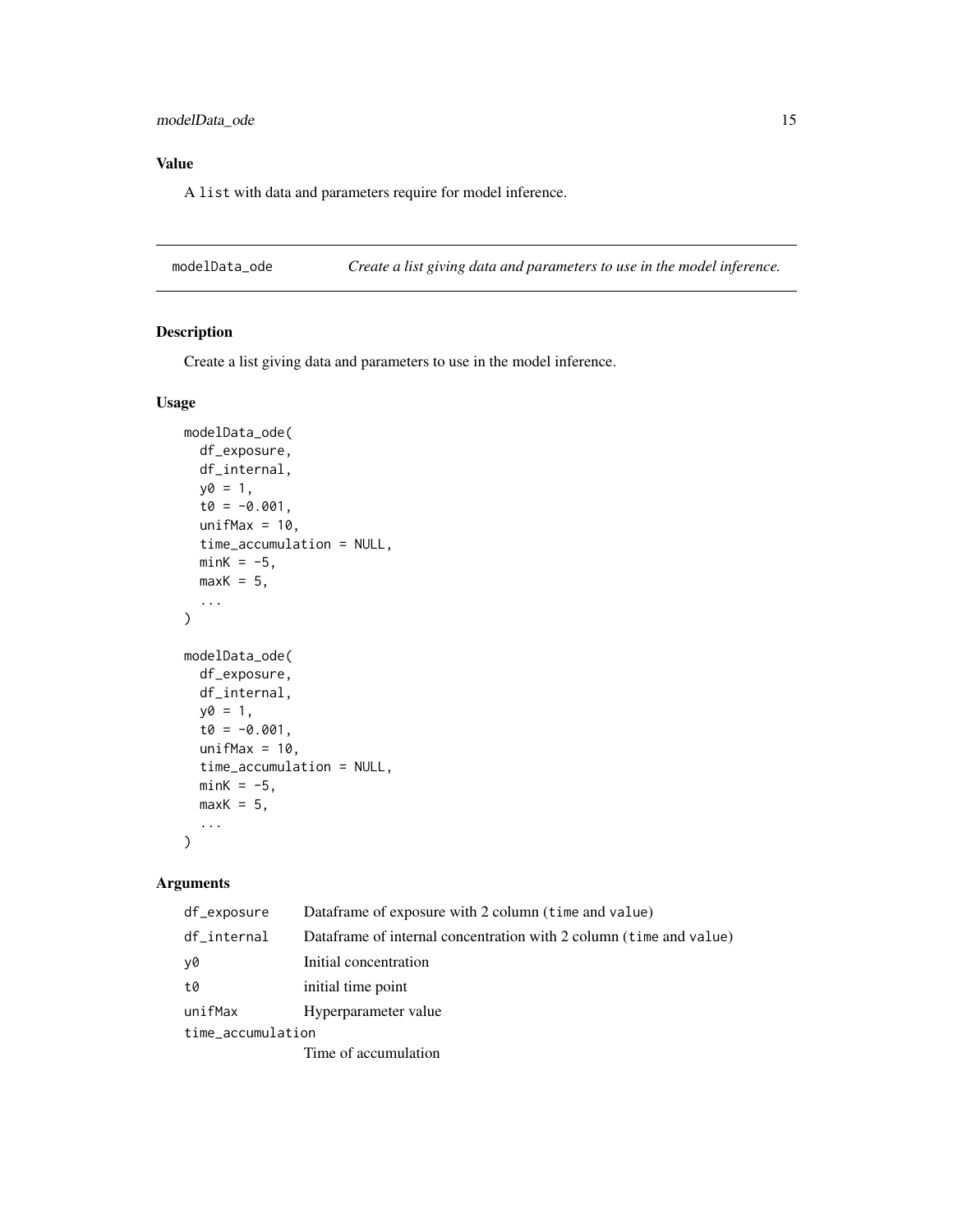<span id="page-15-0"></span>

| minK                    | Hyperparameter value |
|-------------------------|----------------------|
| maxK                    | Hyperparameter value |
| $\cdot$ $\cdot$ $\cdot$ | Additional arguments |

### Value

A list with data and parameters require for model inference.

Oncorhynchus\_two *Data on Oncorhynchus exposition*

### Description

Data on Oncorhynchus exposition

### Usage

data(Oncorhynchus\_two)

plot.bioaccMetric *Plot function for object of class* bioaccMetric

### Description

Plot function for object of class bioaccMetric

### Usage

## S3 method for class 'bioaccMetric'  $plot(x, \ldots)$ 

### Arguments

| x | a data frame         |
|---|----------------------|
| . | Additional arguments |

### Value

A plot of class ggplot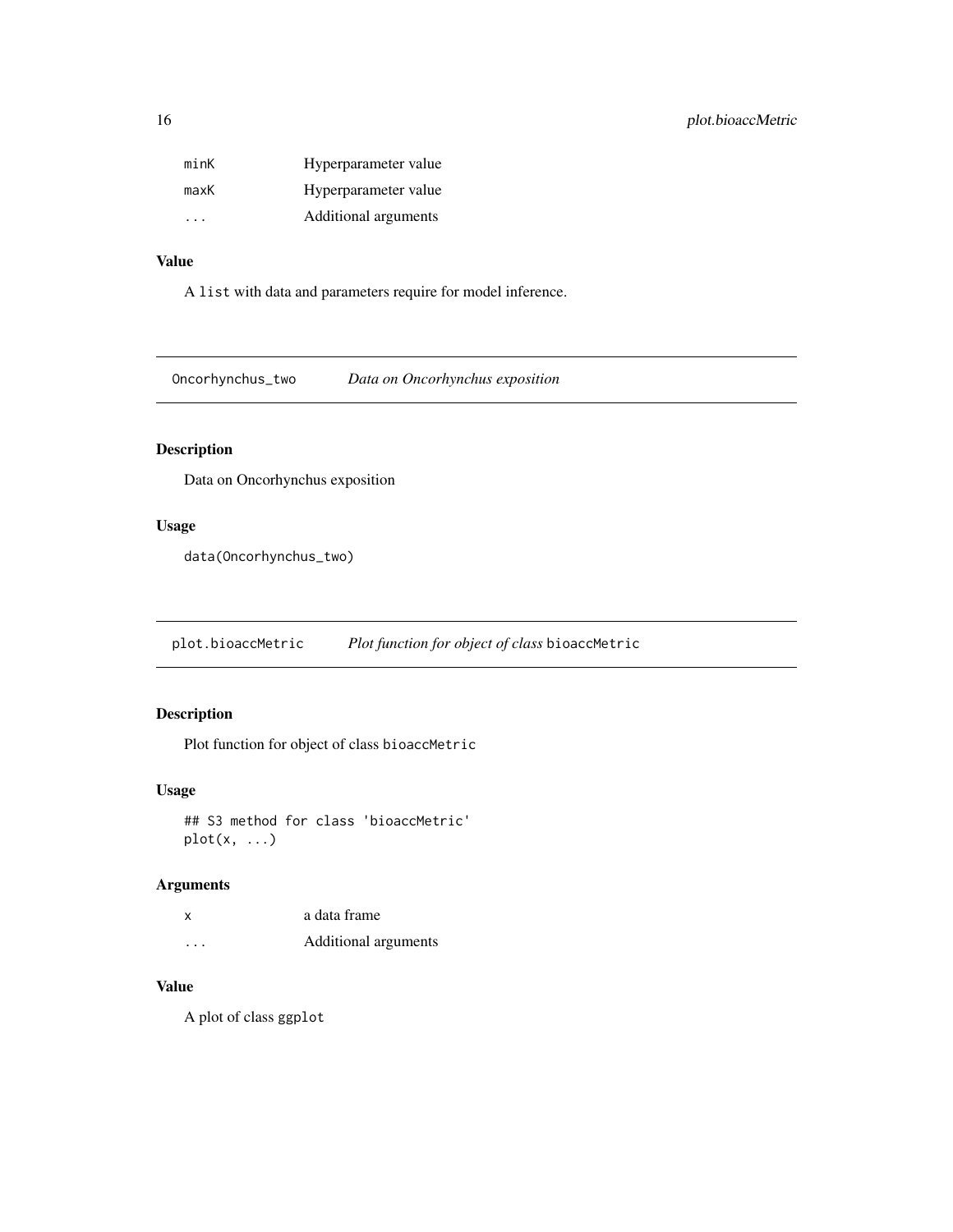<span id="page-16-0"></span>

This is the generic plot S3 method for the fitTK. It plots the fit obtained for each variable in the original dataset.

### Usage

```
## S3 method for class 'fitTK'
plot(x, time_interestp = NULL, ...)
```
### Arguments

|                         | And object returned by fitTK                                                                              |  |
|-------------------------|-----------------------------------------------------------------------------------------------------------|--|
| time_interp             | A vector with additional time point to interpolate. Time point of the original<br>data set are conserved. |  |
| $\cdot$ $\cdot$ $\cdot$ | Additional arguments                                                                                      |  |

#### Value

a plot of class ggplot

plot.predictTK *Plotting method for* predictTK *objects*

### Description

This is the generic plot S3 method for the predictTK.

### Usage

## S3 method for class 'predictTK'  $plot(x, \ldots)$ 

## S3 method for class 'predictTKstan'  $plot(x, add_data = FALSE, ...)$ 

|                         | An object of class predict TK returned by predict                 |
|-------------------------|-------------------------------------------------------------------|
| $\cdot$ $\cdot$ $\cdot$ | Additional arguments                                              |
| add data                | logical TRUE or FALSE to add the orignal data of the fit object x |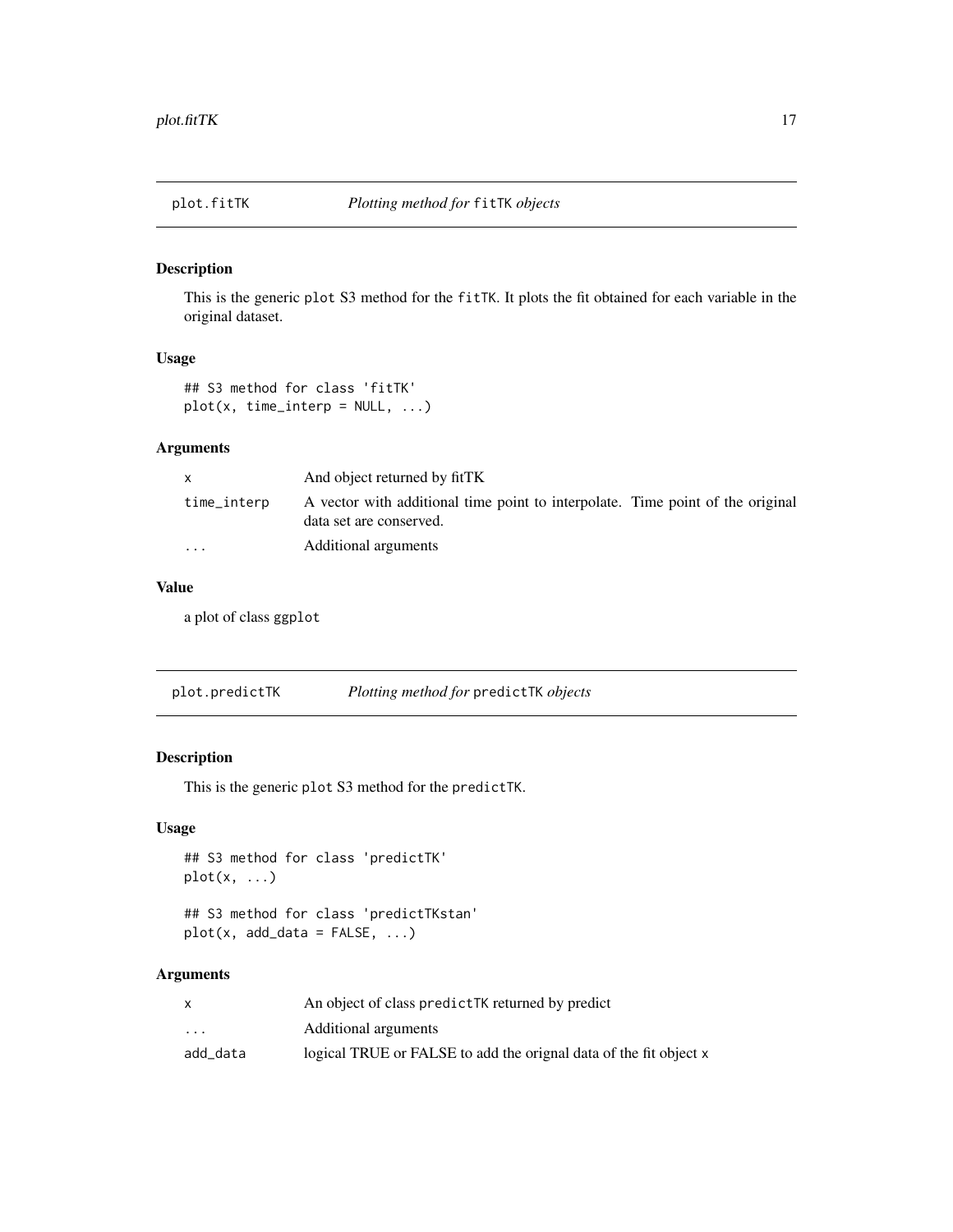### Value

A plot of class ggplot

plot\_exposure *Plot exposure profile*

### Description

Plot exposure profile

### Usage

plot\_exposure(object)

### Arguments

object a data frame with exposure column

### Value

a plot of class ggplot

plot\_PriorPost *Plot Posterior over Prior*

### Description

Plot Posterior over Prior Plot Posterior over Prior

### Usage

```
plot_PriorPost(x, ...)
## S3 method for class 'fitTK'
plot_PriorPost(x, select = "all", ...)
```

```
## S3 method for class 'df_PP'
plot_PriorPost(x, select = "all", ...)
```

| X        | A data.frame of class df PP returned by the function df PriorPost().          |  |
|----------|-------------------------------------------------------------------------------|--|
| $\cdots$ | addition arguments                                                            |  |
| select   | A string selecting the parameters. Defaults is "all" and select all parame-   |  |
|          | ters. Deterministic parameters can be selected by setting "deterministic" and |  |
|          | stochastic parameter with "stochastic".                                       |  |

<span id="page-17-0"></span>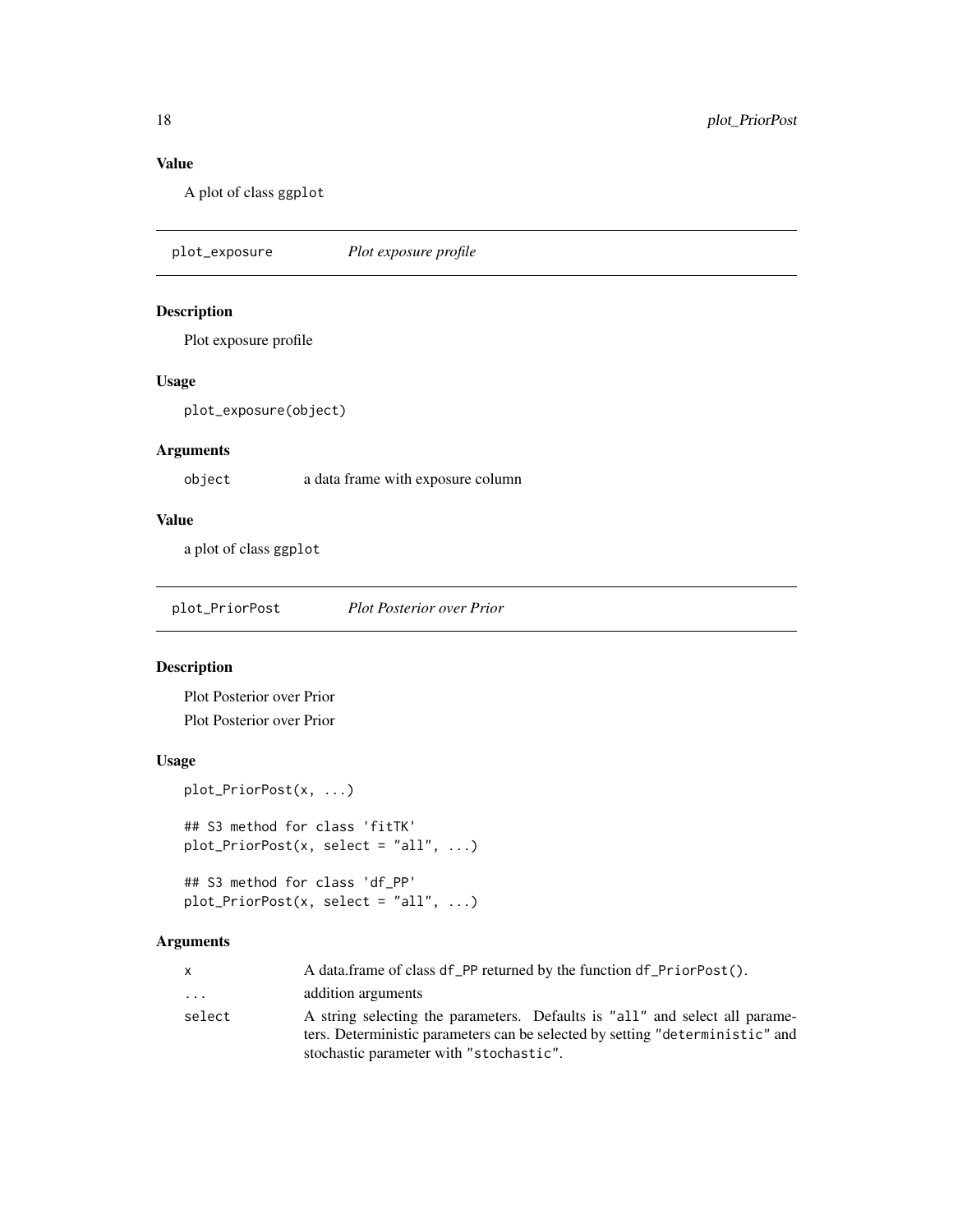### <span id="page-18-0"></span>predict.fitTK 19

### Value

A plot of class ggplot.

A plot of class ggplot.

predict.fitTK *Prediction function using* fitTK *object*

### Description

Use when parameter are manually given by the user.

### Usage

```
## S3 method for class 'fitTK'
predict(object, data, mcmc_size = NULL, fixed_init = TRUE, ...)
predict_stan(
 object,
  data,
 mcmc_size = NULL,
 fixed_init = TRUE,
  time_interp = NULL,
  iter = 1000,...
)
predict_manual(
 param,
  data,
 time_accumulation = NULL,
 CO = 0,
 GØ = NA,
  gmax = NA\mathcal{L}
```

| object                  | An object of stanfit                                                                                             |
|-------------------------|------------------------------------------------------------------------------------------------------------------|
| data                    | A data set with one column time and 1 to 4 exposure                                                              |
| $m$ c $m$ c $\leq$ size | Size of mcmc chain if needed to be reduced                                                                       |
| fixed init              | If TRUE fix the initial conditions of internal concentration, columns with name<br>in expw, exps, expf and exppw |
| $\cdots$                | Additional arguments                                                                                             |
| time_interp             | A vector with additional time point to interpolate. Time point of the original<br>data set are conserved.        |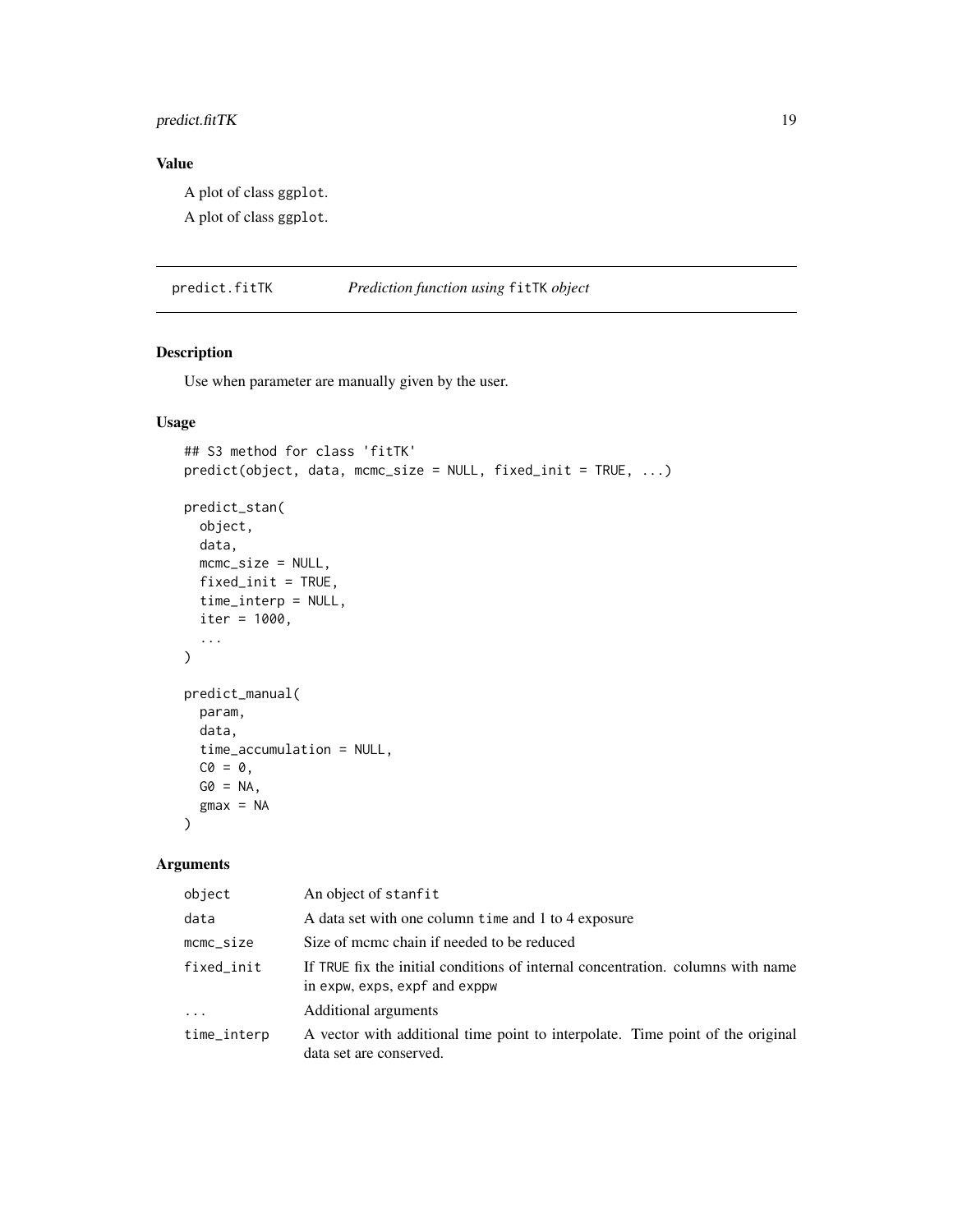<span id="page-19-0"></span>

| iter              | Number of time steps                                                                                                                                                                            |  |
|-------------------|-------------------------------------------------------------------------------------------------------------------------------------------------------------------------------------------------|--|
| param             | A dataframe with name of parameters kee, keg, ku1, ku2, , km1, km2,  and<br>kem1, kem2, , sigmaConc, sigmaCmet (if metabolites) and sigmaGrowth (if<br>growth). The parameter kee is mandatory. |  |
| time_accumulation |                                                                                                                                                                                                 |  |
|                   | the time of accumulation.                                                                                                                                                                       |  |
| C0                | Gives the initial conditions of internal concentration.                                                                                                                                         |  |
| G0                | initial condition of G0 (require if keg is provided)                                                                                                                                            |  |
| gmax              | gmax (require if keg is provided) columns with name in expw, exps, expf and<br>exppw                                                                                                            |  |

### Value

An object of class predictTK

An object of class predictTK

psrf *Potential Scale Reduction Factors (PSRF) of the parameters*

### Description

Potential Scale Reduction Factors (PSRF) of the parameters

### Usage

psrf(fit)

### Arguments

fit An object of class fitTK

### Value

An object of class data.frame with two columns: PSRF and parameter

a data frame with Potential Scale Reduction Factors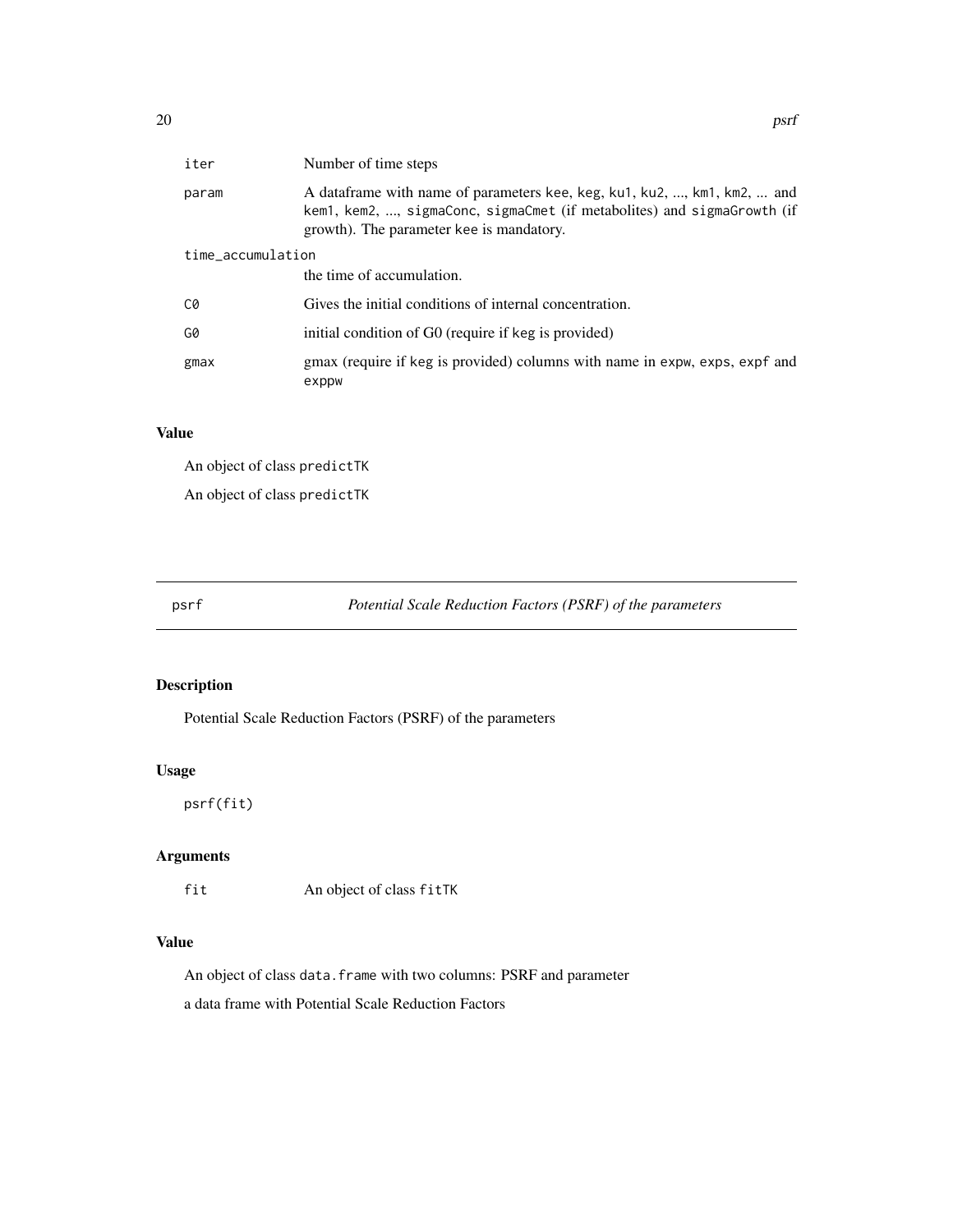<span id="page-20-0"></span>quantile\_table *Quantiles of parameters*

### Description

Quantiles of parameters

### Usage

quantile\_table(fit, probs = c(0.025, 0.5, 0.975))

### Arguments

| fit   | An object of class fitTK                                                                                  |
|-------|-----------------------------------------------------------------------------------------------------------|
| probs | Scalar or Vector of quantiles. Default is 0.025, 0.5 and 0.975 giving median and<br>95% credible interval |

### Value

A data frame with quantiles

| Replace element of a vector<br>replace_ |  |
|-----------------------------------------|--|
|-----------------------------------------|--|

### Description

Replace element of a vector

### Usage

replace\_(x, from, to)

### Arguments

| x    | a vector                         |
|------|----------------------------------|
| from | a vector of elements to replace  |
| to   | a vector with replacing elements |

#### Value

a vector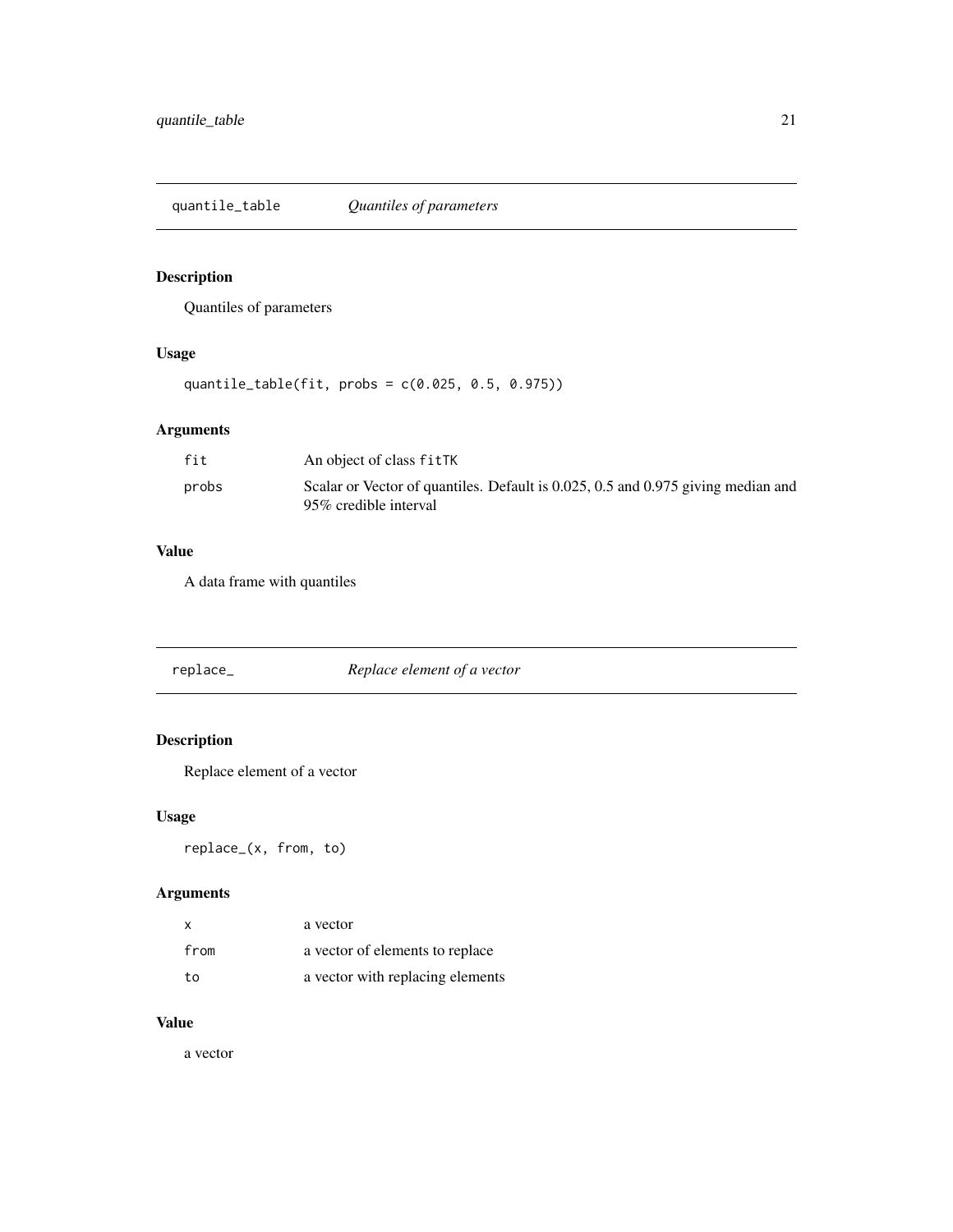### <span id="page-21-0"></span>Examples

```
replace_(1:10,c(2,4,5,8), c(0,0,0,0))
replace_(c(1,2,2,3,2),c(3,2), c(4,5))
```
### t95 *Return the time at 95% depuration of the parent component*

#### Description

Return the time at 95% depuration of the parent component

#### Usage

t95(fit)

### Arguments

fit An object of class fitTK

### Value

a numeric object

waic *Widely Applicable Information Criterion (WAIC)*

#### Description

Compute WAIC using the waic() method of the loo package.

### Usage

waic(fit)

### Arguments

fit An object of class fitTK

#### Value

A numeric containing the WAIC